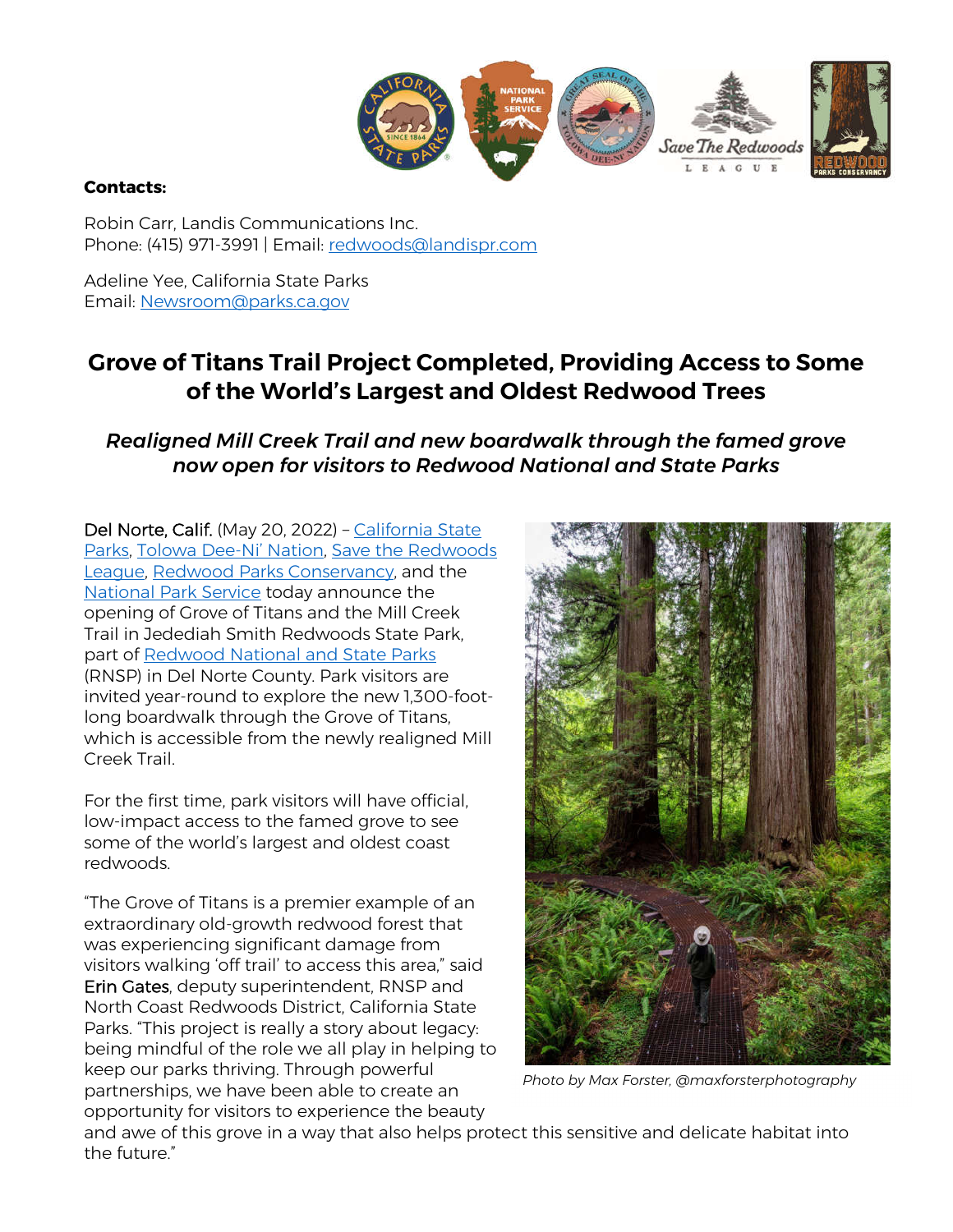### New Visitor Experience

The new elevated boardwalk through the Grove of Titans also features interpretive signage and exhibits, complete with redwood forest illustrations and hands-on features to educate visitors about the habitat and safe trail use. Interpretation was developed in consultation with the Tolowa Dee-ni' Nation to illuminate the Indigenous history of the area and present-day relationships that Tolowa people have sustained with these lands for generations.

The Tolowa Dee-ni' Tribal Council offered this statement: "Tolowa Dee-ni' Nation is pleased to have collaborated on the Grove of Titans Trail Project. Tolowa Dee-ni' maintain our responsibility as the original stewards of the Grove of Titans through a government-togovernment relationship with the Redwood National and State Parks. With the completion of this project, we are grateful park visitors will be able to more responsibly visit our ancestral territory and magnificent redwood relatives."

New services and amenities have been added nearby along Howland Hill Road, including ADA-accessible parking and restrooms.

In total, trail crews spent more than 23,000 hours to realign the 3-mile Mill Creek Trail and build the new elevated walkway. To minimize construction impact on the sensitive habitat, the crews also hand-carried close to 128 tons of construction materials and tools to the site. They removed old, unofficial social trails and restored previously damaged and degraded areas by replanting ferns and other understory plants.

"Balance is key when planning and building a trail in such a rare and beautiful ecosystem," said Jessica Carter, director of parks and public engagement for Save the Redwoods League. "With the realigned trail, new boardwalk and signage, we're respecting the natural grandeur of this special place while also welcoming all visitors to experience and enjoy Grove of Titans for generations to come."

#### New Titaneers Volunteer Program to Care for the Grove

Redwood National and State Parks is actively recruiting volunteers to monitor the trails and interact with park visitors to support the long-term care of the Grove of Titans and nearby trails. Contact JedSmithTitans@gmail.com to learn more about the new Titaneers volunteer program and to get involved.

"The Grove of Titans project shows how we can—and must—work together to accomplish great things," said Scott Larson, executive director of Redwood Parks Conservancy. "It starts with generous giving through organizations like Redwood Parks Conservancy. But the work is not done. We need to teach existing visitors and do a better job reaching out to include new communities, to understand WHY this project happened and how they can help by treading on places like this more gently to truly 'leave no trace'."

## Funding the Grove of Titans Trail

The cost of the Mill Creek Trail realignment, Grove of Titans boardwalk, associated new visitor amenities and grove restoration was approximately \$4 million.

Save the Redwoods League supporters contributed more than \$2 million toward the project, including a generous challenge grant from Josie Merck of Connecticut. The project was also supported by \$875,000 from California Natural Resources Agency through the Prop 68 Parks, Environment, and Water Bond Act of 2018; over \$900,000 of in-kind contributions from the project partners; and \$205,000 from Redwood Parks Conservancy donors.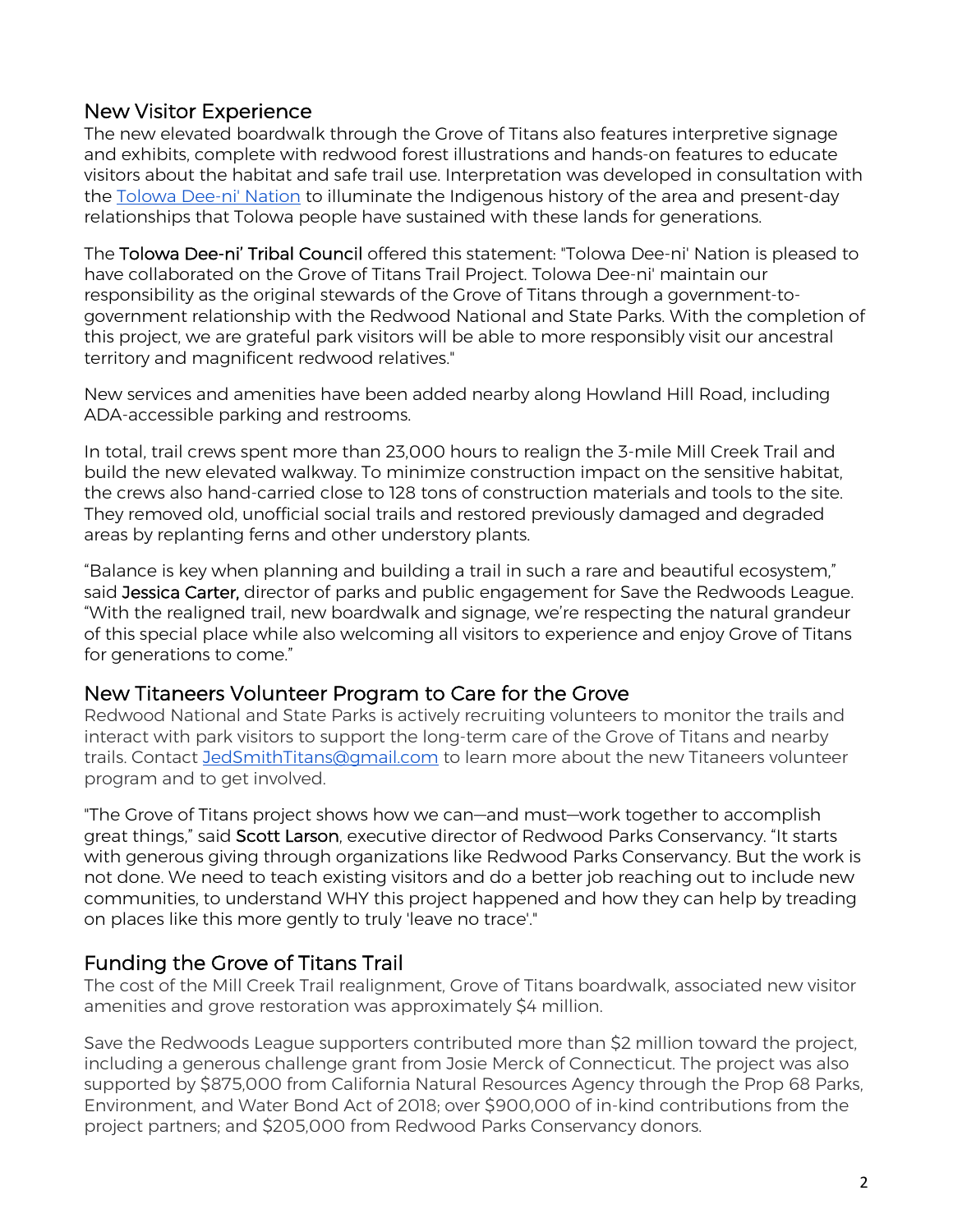## About Grove of Titans

Grove of Titans is within Tolowa Dee-ni' Nation ancestral territories. It is also part of Jedediah Smith Redwoods State Park within Redwood National and State Parks (RNSP) in Del Norte County, California. RNSP is internationally recognized as a UNESCO World Heritage Site because it protects a significant population of coast redwoods, the world's tallest living things and among the most impressive trees in the world.

Social media and unofficial promotion of the grove's off-trail location led to a dramatic increase in visitation over the last 20 years. With no official trails or visitor infrastructure, the influx of people threatened the health of the grove.

A complex web of unplanned social trails formed over the years. This brought meandering foot traffic directly through the grove, which destroyed understory plants and damaged the trees' shallow root systems. Hiking through the sensitive ecosystem also pushed eroded soil and litter into the streams, impacting coho and steelhead spawning habitat. Visitors often left waste behind.

In 2018, California State Parks, Save the Redwoods League, Redwood Parks Conservancy and the National Park Service unveiled their collaborative plan to safeguard the famed old-growth grove and establish formalized, inspirational visitor access. The realigned Mill Creek Trail and elevated walkway through the Grove of Titans were designed to limit the impact of visitation to the grove while providing official, ecologically sensitive public access.

"The Grove of Titans boardwalk is bound to become one of the signature trails within Redwood National and State Parks", said Steve Mietz, superintendent of RNSP, National Park Service. "The unique design of the walkway provides an aesthetically pleasing, intimate connection between visitors and redwoods while protecting the giant redwoods of what is now known as the Grove of Titans."

#### Recreate Responsibly

California State Parks reminds visitors to recreate responsibly with COVID-19 still present.

Prior to leaving home, visitors are asked to check the status of the park units they want to visit to find out what restrictions and guidelines are in place. Having a back-up plan in case their destination is crowded is recommended. For additional guidelines and safety tips, please visit parks.ca.gov/COVID19.

\*\*\*

Learn more about the Grove of Titans project at SaveTheRedwoods.org/GOT.

To schedule an interview, contact Robin Carr at (415) 971-3991 or redwoods@landispr.com or Adeline Yee at newsroom@parks.ca.gov.